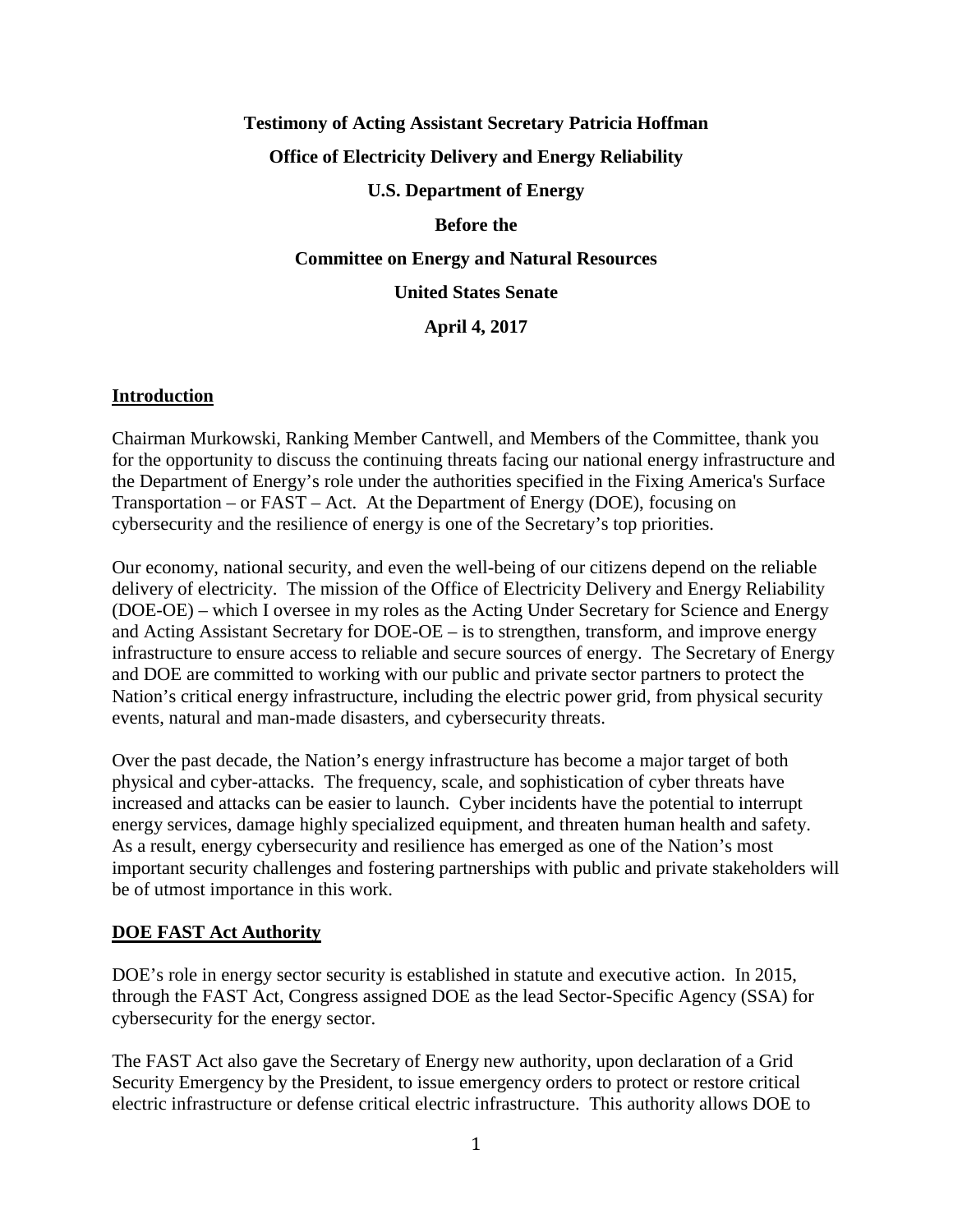support energy sector preparations for and responses to cyber, electromagnetic pulse (EMP), geomagnetic disturbance (GMD), and physical attack threats.

EMP events are a national concern due to the potential for widespread impact and extended outages from, for example, a high-altitude nuclear burst. To promote government and industry sharing of scientific and testing results, last July, DOE and the Electric Power Research Institute (EPRI) released a Joint Electromagnetic Pulse Resilience Strategy (Joint Strategy). This Joint Strategy is intended to drive efforts to reduce EMP vulnerabilities and improve the response and recovery after EMP events, thus minimizing adverse impacts and improving grid resilience. Following development of the Joint Strategy, both DOE and EPRI committed to developing separate, but coordinated, Action Plans. EPRI's plan focused on industry actions and DOE's on departmental actions to mitigate EMP risks. Although the two Action Plans were developed independently, DOE and EPRI collaborated closely to ensure that the plans complement one another and avoid duplication of effort and implementation of both action plans are underway.

GMDs are naturally occurring phenomena relating to space weather and may have significant impacts on electrical and electronic equipment and systems, including high-frequency radio communications, global navigation satellite systems, long-haul telecommunications/internet exchange carrier lines, and electric power transmission. GMDs can have multiple effects on the electric grid, such as damaged equipment and loss of power over large areas, and can also lead to losses of communications. Significant gaps exist in the understanding of and protection against GMD effects on the electric grid, as well as in optimizing operations to limit GMD effects. Current DOE efforts relate to obtaining better data on GMDs, developing an approach to monitoring the grid and its components for GMD effects, and testing the effectiveness of blocking devices.

## **Importance of Cybersecurity for Energy Systems and Cybersecurity Threats**

In addition to the authorities in the FAST Act related to cybersecurity, we have worked with interagency partners to ensure that our cyber response activities are consistent and integrated with broader national preparedness and incident response efforts. This allows our response to a cyber incident to seamlessly integrate with actions taken to address physical consequences caused by malicious cyber activity.

Principles of cybersecurity often start with computer servers and desktops, the heart of systems generally referred to as "information technology," or IT. As we are all aware, hackers are targeting computing technology and business applications to cause disruptions, obtaining access to email accounts and personal information, exfiltrating data to release to the world at large, and exploiting information for private gain. The energy sector is not immune to such attacks.

In the 2012 Shamoon attack, weaponized malware hit 15 state bodies and private companies in Saudi Arabia, wiping more than 35,000 hard drives of Saudi Aramco, from which the company took more than two weeks to recover. And again in January of this year, Shamoon 2 hit three state agencies and four private sector companies in Saudi Arabia, leaving them offline for at least 48 hours.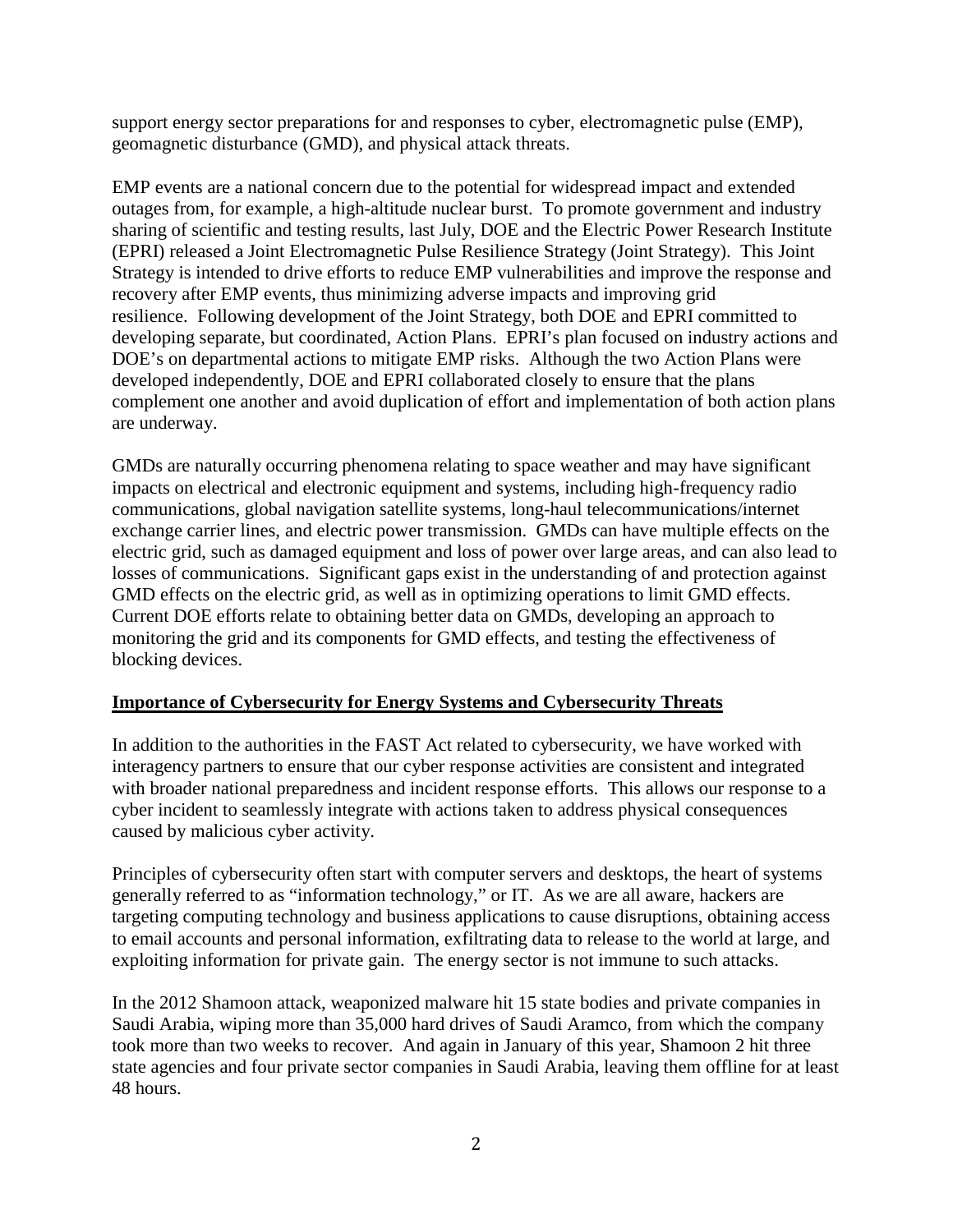While the Shamoon and other similar-style attacks have targeted IT systems, the energy sector is also targeted because of the assets they control and the value they represent. Accordingly, this has also increased interest in vulnerabilities of the "operating technology," or OT, of energy delivery systems and other critical infrastructure as well. OT systems consist of industrial control systems (or ICS), programmable logic controls, and its associated supervisory control and data acquisition software (known as SCADA). The heavy use of OT systems has made electric utilities, oil and natural gas providers, hydro and nuclear facilities, and water utilities prime targets for OT-related cyber-attacks. The disruption of any one of these is not only inherently problematic, it also hampers the ability to respond to any type of emergency event.

In December 2015, the first known successful cyber-attack on power grid OT took place in Ukraine. Over 225,000 residents were left without power for several hours in the coordinated attack, and a second attack occurred in December 2016 that left portions of Kiev without electricity. These two cyber-attacks demonstrated the real world, physical impacts that can occur through cyber means.

#### **Ecosystem of Resilience**

To address these challenges, it is critical for us to be proactive and cultivate what I call an ecosystem of resilience: a network of producers, distributors, regulators, vendors, and public partners, acting together to strengthen our ability to prepare, respond, and recover. We continue to partner with industry, Federal agencies, states, local governments, and other stakeholders to quickly identify threats, develop in-depth strategies to mitigate those threats, and rapidly respond to any disruptions.

DOE plays a critical role in supporting industry functions in several ways: providing partnership mechanisms that support collaboration and trust; leveraging government capabilities to gather intelligence on threats and vulnerabilities, and share actionable intelligence with energy owners and operators in a timely manner; developing supportive tools that encourage cybersecurity best practices in the energy sector; developing tools and capabilities to conduct risk analysis; supporting energy sector incident coordination and response; and, supporting innovation and R&D for next-generation physical-cyber systems.

#### **Importance of Partnerships**

The Department of Energy has collaborated with the energy sector for nearly two decades in voluntary public-private partnerships that engage energy owners and operators at all levels – technical, operational, and executive, along with state and local governments – to identify and mitigate physical and cyber risks to energy systems.

These partnerships are built on a foundation of earned trust that promotes the mutual exchange of information and resources to improve the security and resilience of critical energy infrastructures. These relationships acknowledge the special security challenges of energy delivery systems and leverage the distinct technical expertise within industry and government to develop solutions.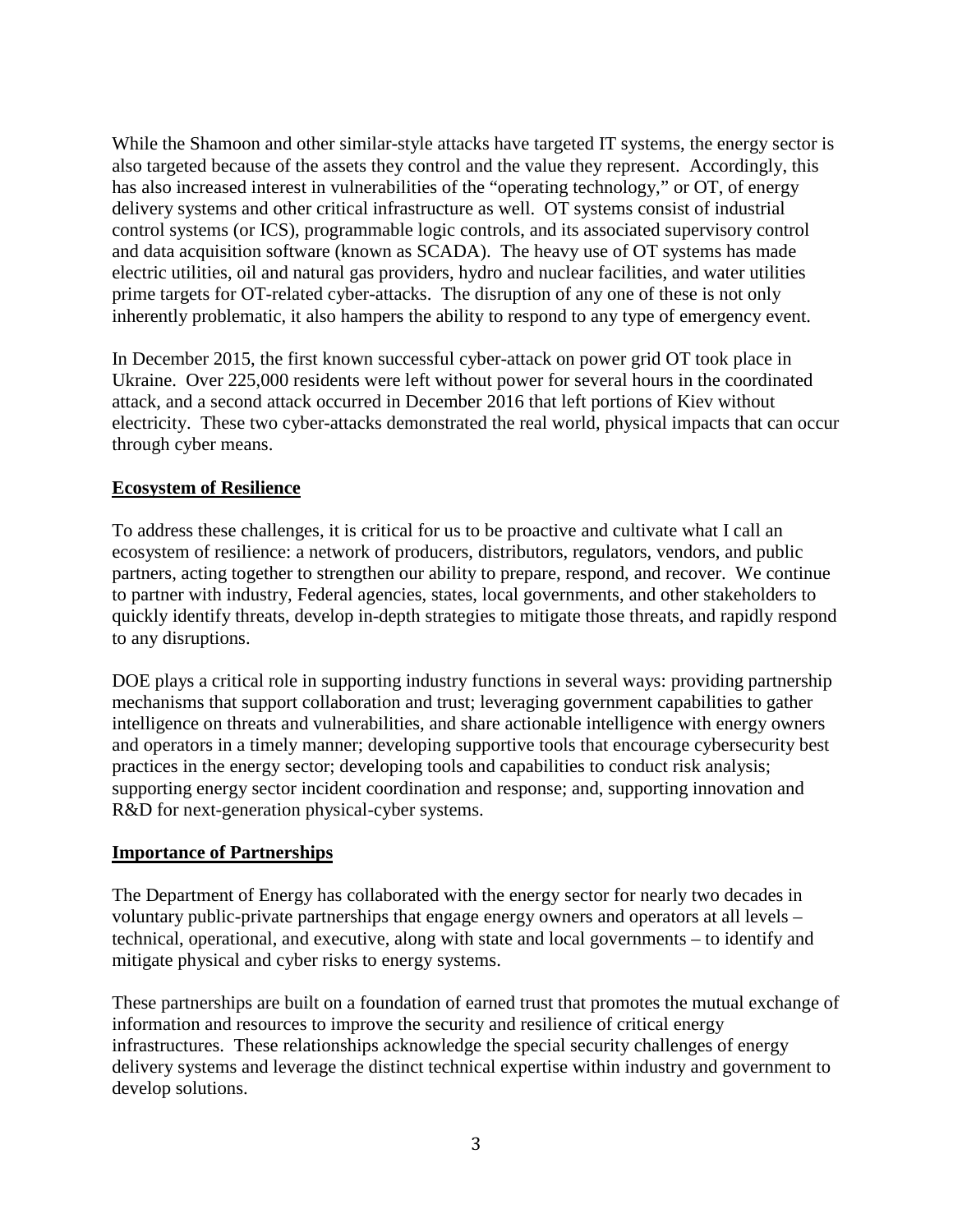The security and integrity of energy infrastructure is both a state and Federal government concern because energy underpins the operations of every other type of critical infrastructure; the economy; and public health and safety. The owners and operators of energy infrastructure, however, have the primary responsibility for the full spectrum of cybersecurity risk management: identify assets, protect critical systems, detect incidents, respond to incidents, and recover to normal operations.

When the lights go out or gasoline stops flowing in pipelines, the first responder is usually not the state or Federal Government but, rather, industry or local government. This is why publicprivate partnerships regarding cybersecurity are paramount – they recognize the distinct roles and capabilities of industry and government in managing our critical energy infrastructure risks.

In the Energy Sector, the core of critical infrastructure partners consists of the Electricity Subsector Coordinating Council (ESCC), the Oil and Natural Gas Subsector Coordinating Council (ONG SCC), and the Energy Government Coordinating Council (EGCC). The ESCC and ONG SCC represent the interests of their respective industries. The EGCC, led by DOE and co-chaired with DHS, is where the interagency, states, and international partners come together to discuss the important security and resilience issues for the energy sector. This forum ensures that we're working together in a whole-of-government response.

As defined in the National Infrastructure Protection Plan, the industry coordinating councils or "SCCs" are created by owners and operators and are self-organized, self-run, and self-governed, with leadership designated by the SCC membership. The SCCs serve as the principal collaboration points between the government and private sector owners and operators for critical infrastructure security and resilience coordination and planning, as well as a range of sectorspecific activities and issues.

The SCCs, EGCC, and associated working groups operate under the Department of Homeland Security's Critical Infrastructure Partnership Advisory Council (CIPAC) framework, which provides a mechanism for industry and government coordination. The public-private critical infrastructure community engages in open dialogue to mitigate critical infrastructure vulnerabilities and to help reduce impacts from threats.

#### **Strengthening Energy Sector Cybersecurity Preparedness**

As the Energy SSA, DOE works at many levels of the electricity, petroleum, and natural gas industries. We interact with numerous stakeholders and industry partners to share information, discuss coordination mechanisms, and promote scientific and technological innovation to support energy security and reliability. By partnering through working groups between government and industry at the national, regional, state, and local levels, DOE facilitates enhanced cybersecurity preparedness.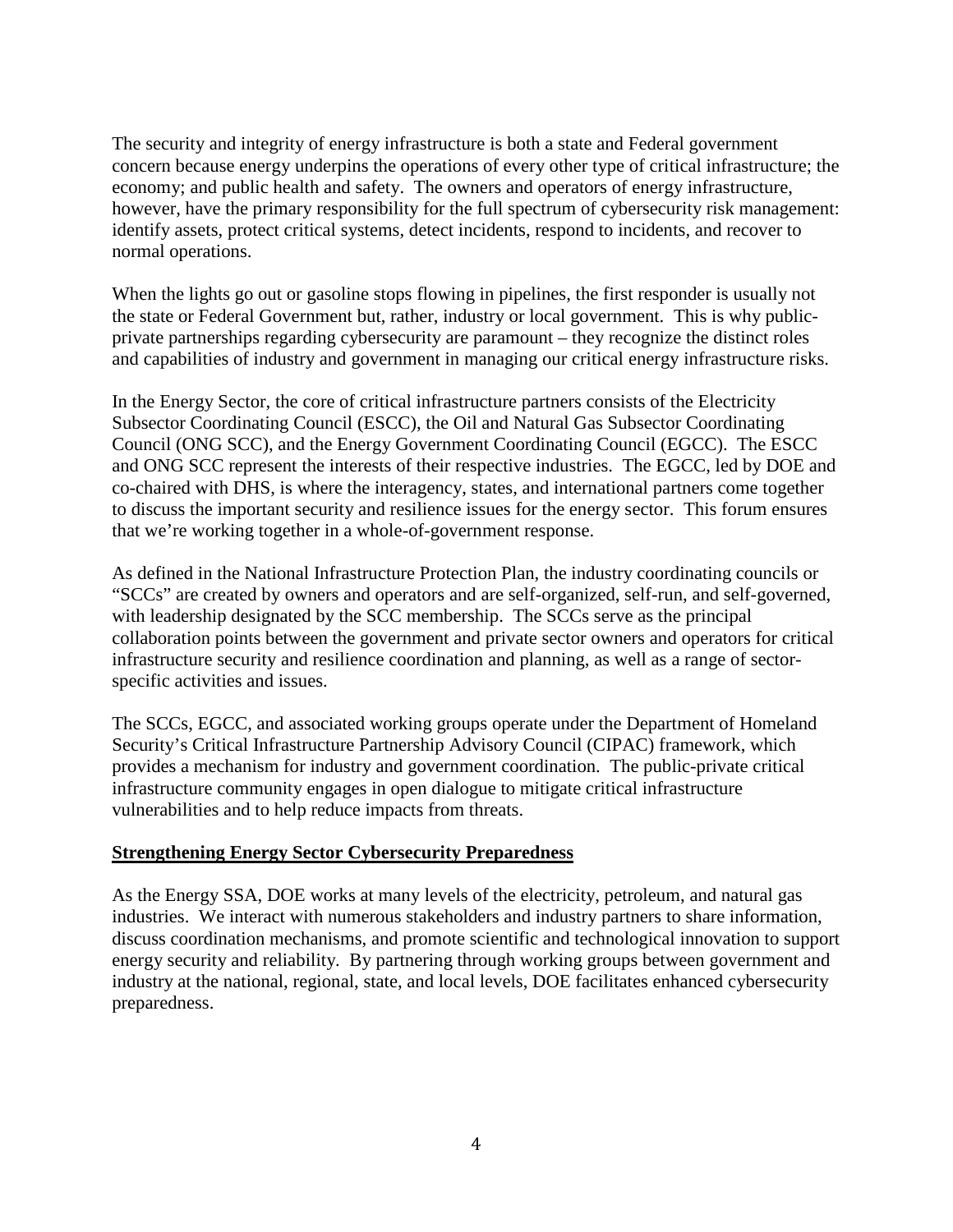#### **Cybersecurity Risk Information Sharing Program**

It is necessary for partners in the Energy Sector and the government to share emerging threat data and vulnerability information to help prevent, detect, identify, and thwart cyber-attacks more rapidly. An example of this type of collaboration is the Cybersecurity Risk Information Sharing Program (CRISP), a voluntary public-private partnership that is funded by industry, administered by the Energy Sector Information Sharing and Analysis Center (E-ISAC), and supported by DOE in both intelligence analysis through DOE's Office of Intelligence and Counterintelligence and from an R&D standpoint by DOE-OE. One of DOE's National Laboratories – the Pacific Northwest National Laboratory – is a key partner for the E-ISAC in accomplishing the goals of the CRISP program.

The purpose of CRISP is to share information among electricity sector partners, DOE, and the Intelligence Community to facilitate the timely bi-directional sharing of unclassified and classified threat information to enhance the sector's ability to identify, prioritize, and coordinate the protection of critical infrastructure and key resources. CRISP leverages advanced sensors and threat analysis techniques developed by DOE along with DOE's expertise as part of the Intelligence Community to better inform the energy sector of the high-level cyber risks. Current CRISP participants provide power to over 75 percent of the total number of continental United States electricity customers.

## **Cybersecurity Capability Maturity Model**

Another example of how DOE supports the cyber posture of the energy industry is DOE-OE's Electricity Subsector Cybersecurity Capability Maturity Model (C2M2) to help private sector owners and operators better evaluate their cybersecurity capabilities. The C2M2 evaluation allows organizations – regardless of size, type, or industry – to evaluate, prioritize, and improve their own cybersecurity capabilities.

DOE and the oil and natural gas (ONG) subsector collaborated extensively to develop a C2M2 version specifically for them. The model was tested and refined for the subsector through pilot evaluations across upstream, midstream, and downstream ONG companies.

Owners and operators across the subsector are utilizing these best practices. The C2M2 evaluation workshops facilitated by the American Gas Association are a strong example of their use.

Since the C2M2 program's inception in June 2012, more than 1,100 C2M2 toolkits have been distributed, many to domestic energy sector companies. The tool enables voluntary, consistent measurement of the maturity of an organization's cybersecurity capabilities. This is a comprehensive and credible approach that energy sector companies can use to improve their cybersecurity posture. In addition to the electricity and ONG versions, a sector agnostic C2M2 version has been created for industry at large.

As we move forward, we continue to engage stakeholders from both the electricity and ONG subsectors to leverage insights gathered from industry to further enhance the C2M2 model.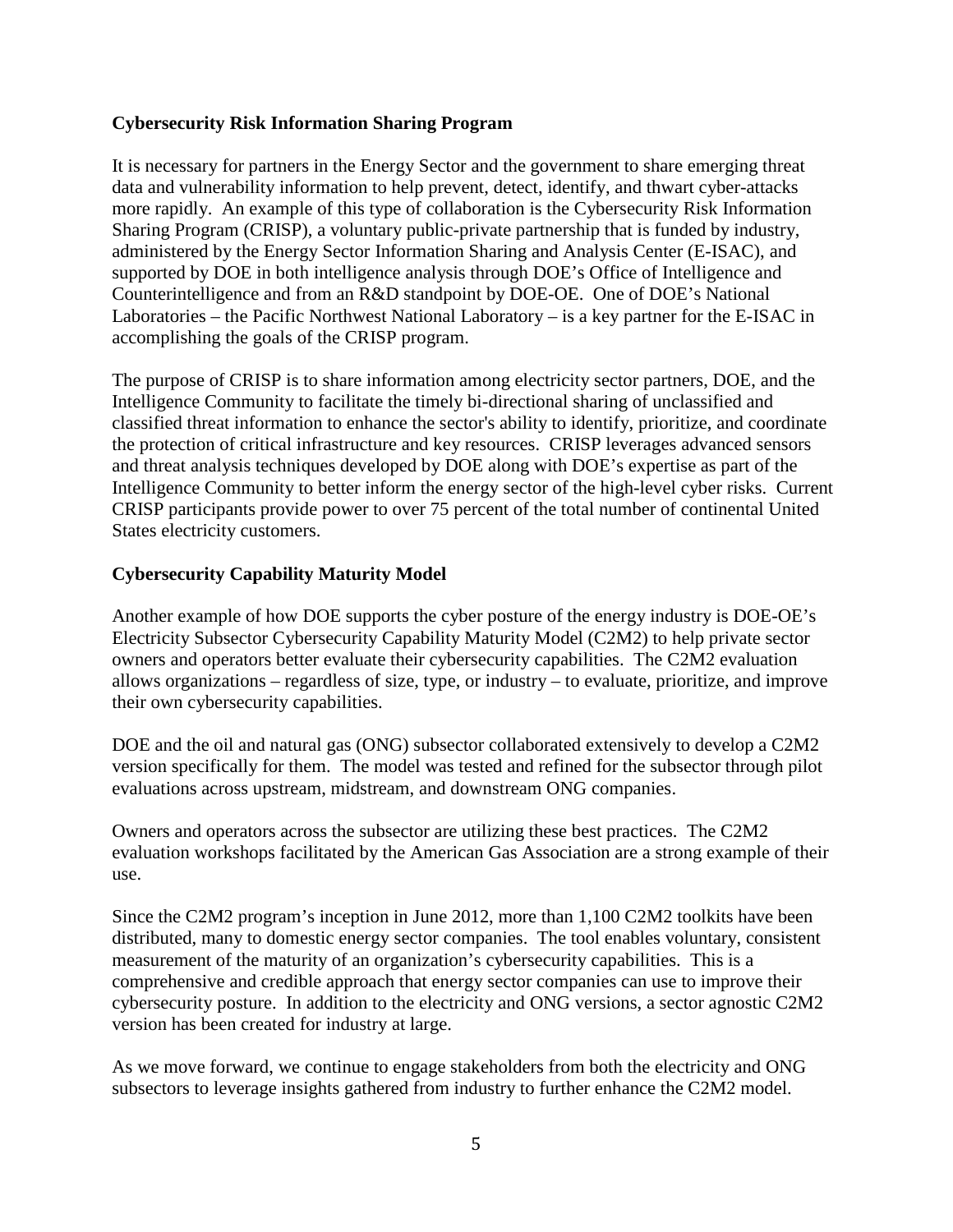#### **National Association of Regulatory Utility Commissioners Primer**

DOE-OE also works to provide guidance to the Nation's policy makers on improving their cybersecurity. As a recent example, DOE-OE and the National Association of Regulatory Utility Commissioners (NARUC) sponsored the third edition of a cybersecurity primer for regulatory utility commissioners. This document was published in January of this year and is publicly available on the NARUC Research Lab website, benefitting not only regulators, but state officials focused on the sector as well.

The updated cyber primer provides best practices, access to industry and national standards, sample questions, and easy reference materials for Commissions in their engagements with utilities to ensure their systems are resilient to cyber threats.

We are continuing to work with the NARUC Research Lab to support regional trainings on cybersecurity throughout the year, with the goal of building commissioner and commission staff expertise on cybersecurity so they ensure cyber investments are both resilient and economically sound.

#### **Coordinating Cyber Incident Response and Recovery**

#### **Cyber Incident Coordination**

The emergency authorities established under the FAST Act enable the Secretary to undertake certain actions within the context of a Grid Security Emergency. These actions require a swift and coordinated response in collaboration with industry partners to secure critical energy infrastructure and to support response and restoration efforts.

In the event of a significant cyber incident, a national Cyber Unified Coordination Group (UCG) would be activated. The Department of Homeland Security's National Cybersecurity and Communications Integration Center, or NCCIC, would be designated as the Asset Response Lead, the National Cyber Investigative Joint Task Force, or NCIJTF, would be designated as the Threat Response Lead and the Cyber Threat Intelligence Integration Center, or CTIIC, would be responsible for leading intelligence support. Under the UCG, DOE, in its role as the energy sector SSA, would be responsible for leading sector coordination and enabling sector specific technical assessments and assistance.

We continue to work closely with our public and private partners to ensure that our response and recovery capabilities fully support and bolster the actions needed to help ensure the reliable delivery of energy. We continue to coordinate with the SCCs to synchronize DOE and industry cyber incident response playbooks.

## **Cyber Exercises**

DOE-OE also engages directly with our public and private sector stakeholders to help ensure we all are prepared and coordinated in the event of a cyber incident to the industry. Innovation and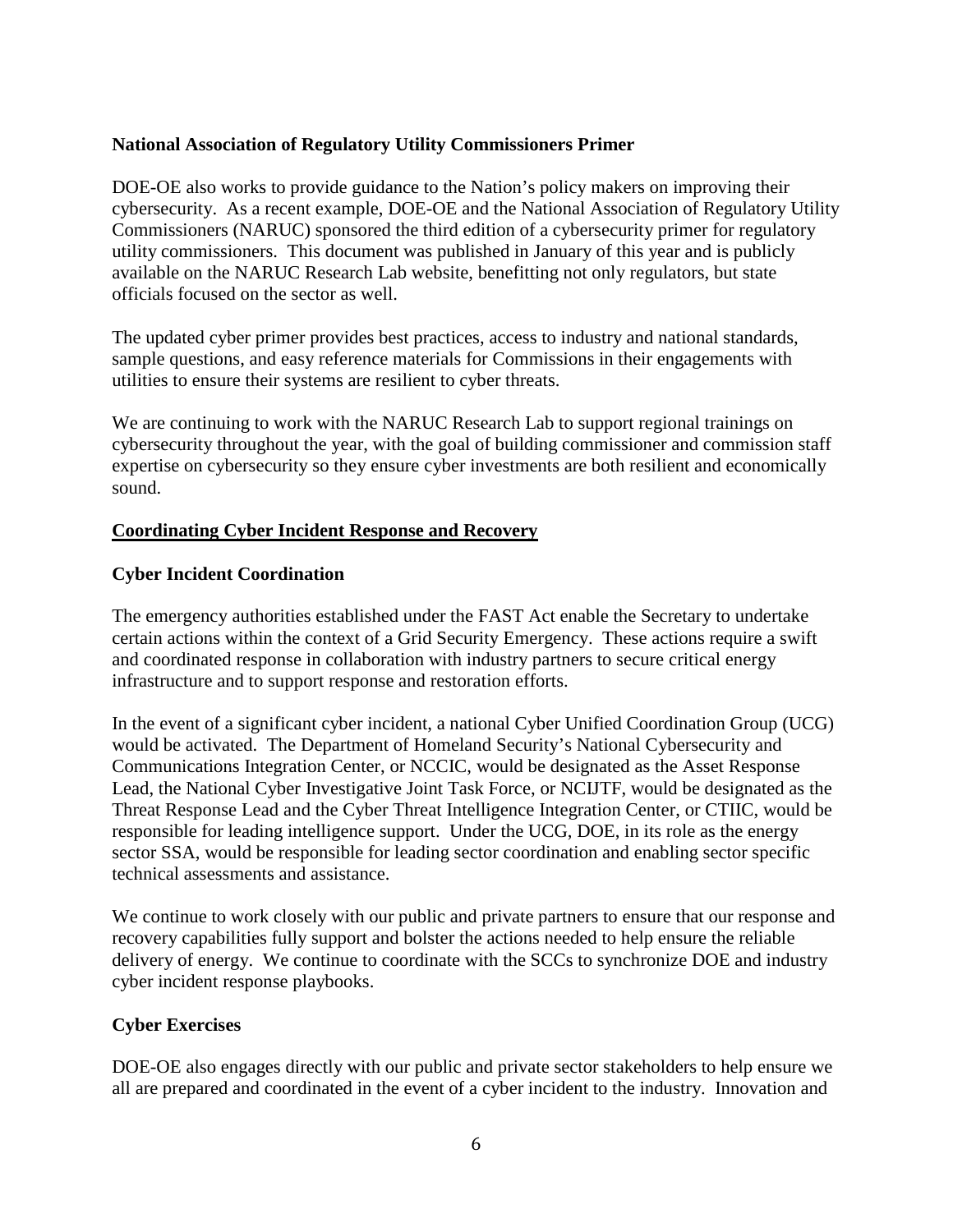preparedness are vital to grid resilience. This past December, DOE and the National Association of State Energy Officials co-hosted the Liberty Eclipse Exercise in Newport, Rhode Island, which focused on a hypothetical cyber incident that cascaded into the physical world, resulting in power outages and damage to oil and natural gas infrastructure.

The event featured 96 participants from 13 states, and included representatives from state energy offices, emergency management departments, utility commissions, as well as Federal partners, such as FEMA, and private sector utilities and petroleum companies.

In addition to building up participant knowledge of the cyber threat and the roles and responsibilities of the government in a cyber incident, it brought stakeholders from all aspects of the energy emergency management spectrum together to further build relationships and share expertise.

As a result of this event, a number of states are now looking to update their energy assurance and incident response plans to include more robust coordination of cyber incidents in the energy sector.

#### **Accelerating Game-Changing Cyber Research, Development, and Deployment**

Beyond providing guidance and technical support to the energy sector, DOE-OE also supports an R&D portfolio designed to develop advanced tools and techniques to provide enhanced cyber protection for key energy systems. Intentional, malicious cyber threat challenges to our energy systems are on the rise in both number and sophistication. This evolution has profound impacts on the energy sector.

Cybersecurity for energy control and OT systems is much different than that of typical IT systems. Power systems must operate continuously with high reliability and availability. Upgrades and patches can be difficult and time consuming, with components dispersed over wide geographic regions. Further, many assets are in publicly accessible areas where they can be subject to physical tampering. Real time operations are imperative and latency is unacceptable for many applications. Immediate emergency response capability is mandatory and active scanning of the network can be difficult.

DOE-OE's Cybersecurity for Energy Delivery Systems (CEDS) R&D program aligns activities with Federal and private sector priorities, envisioning resilient energy delivery control systems designed, installed, operated, and maintained to survive a cyber incident while sustaining critical functions.

The CEDS R&D program is designed to assist the energy sector asset owners by developing cybersecurity solutions for energy delivery systems through a focused research and development effort. DOE-OE co-funds projects with industry partners to make advances in cybersecurity capabilities for energy delivery systems. These research partnerships are helping to detect, prevent, and mitigate the consequences of a cyber-incident for our present and future energy delivery systems.